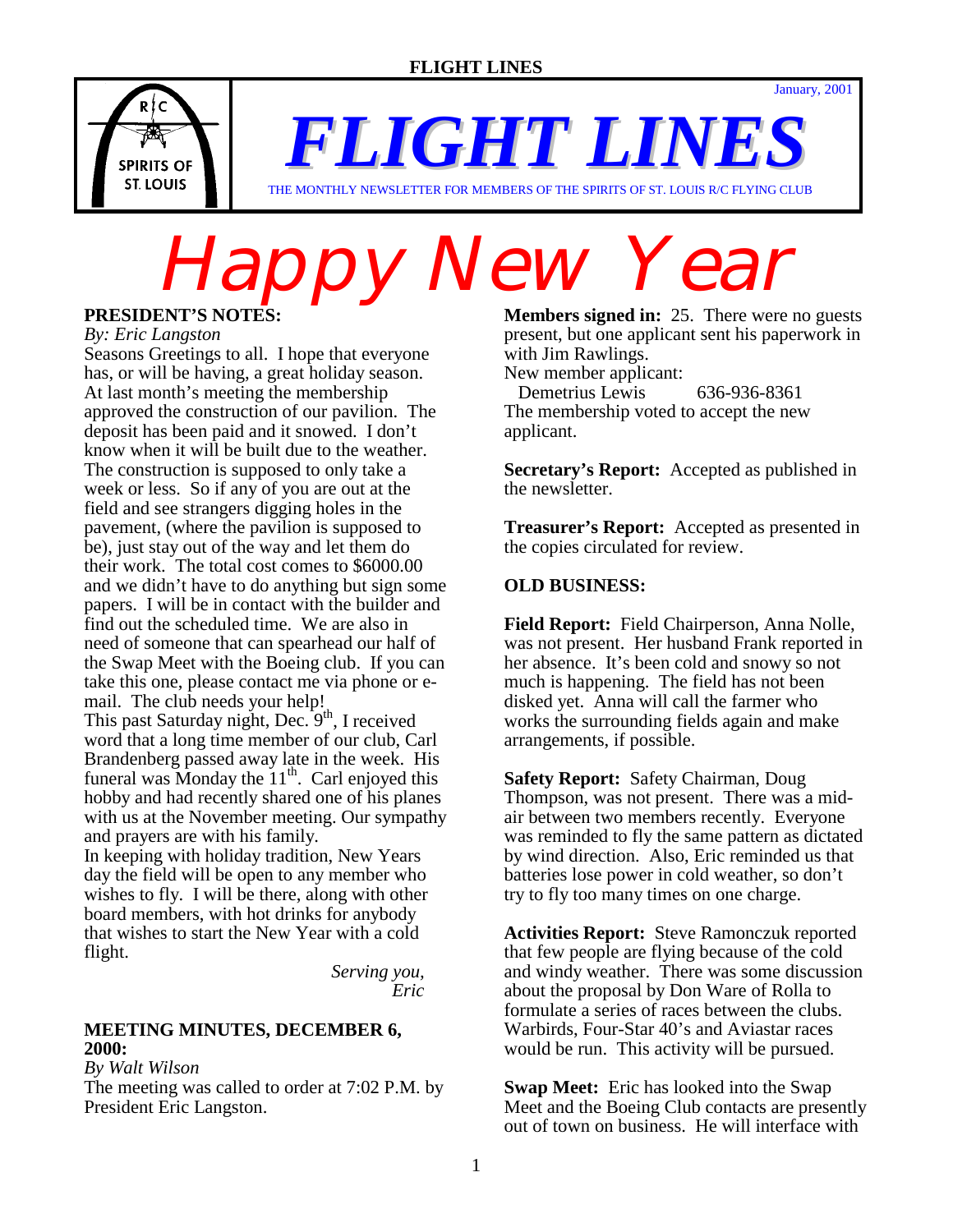# **FLIGHT LINES**

them when they return. There is a possibility of delaying the meet a week to assure publicity in the AMA magazine. A Contest Director is still needed.

**Pavilion:** The contractor submitted his bid to build the pavilion to our specifications with modifications as necessary to meet St. Charles County requirements. He will acquire all permits and cover the fees for a total cost of \$6,000.00. Don Fitch made a motion to accept the bid and move on with the project. It was seconded by Jim Rawlings and passed unanimously by the members. Eric signed the contract and will get the down payment from Les Richman. Construction will take about a week after the permits are approved.

**Fuel Shelter:** There was more discussion about possible shelters and potential problems and costs. General consensus is that one will cost between \$200.00 and \$500.00. Eric will arrange for one.

# **NEW BUSINESS:**

**All meetings will be on the second Wednesday of the month next year.** Y2K Secretary Paul Geders made the arrangements. Some people had been waiting for up to three hours for the library to open to assure that they

got the meeting rooms for their organizations.

**Bylaws:** A committee consisting of Eric Langston, Steve Cross, Paul Geders and Wayne Nenninger have been modifying our bylaws as requested by the AMA's lawyers. The initial changes were made and have been reviewed by the lawyers. Further changes were requested and have been made. Specific points were discussed at the meeting. The changed bylaws will be returned to the lawyers and the AMA for further review. The AMA is vitally interested because they want to distribute our bylaws to every AMA sanctioned club as a recommendation for all to use. The final bylaws will be submitted to our membership at a future meeting for approval. Spirits handbook and publicity documents have been modified to comply with the bylaw changes.

**Meeting Activity:** Steve Ramonczuk and Don Fitch brought planes to show. Their planes are described in the captions below.



*Don Fitch shows his "Scrap Bin". The name indicates where he found the parts to put it together. It's powered by a Saito .26 fourstroke engine. It's designed for hand launching and flies very well. The wheel is to protect the prop when landing.* 



*Steve Ramonczuk discusses his Sig Cap ¼ scale 231EX ARF. It's powered by a Saito 1.50 fourstroke engine and has a 73-inch wingspan. He feels that the design, materials and workmanship do not meet his expectations for kits in this price range. He doesn't recommend buying it.*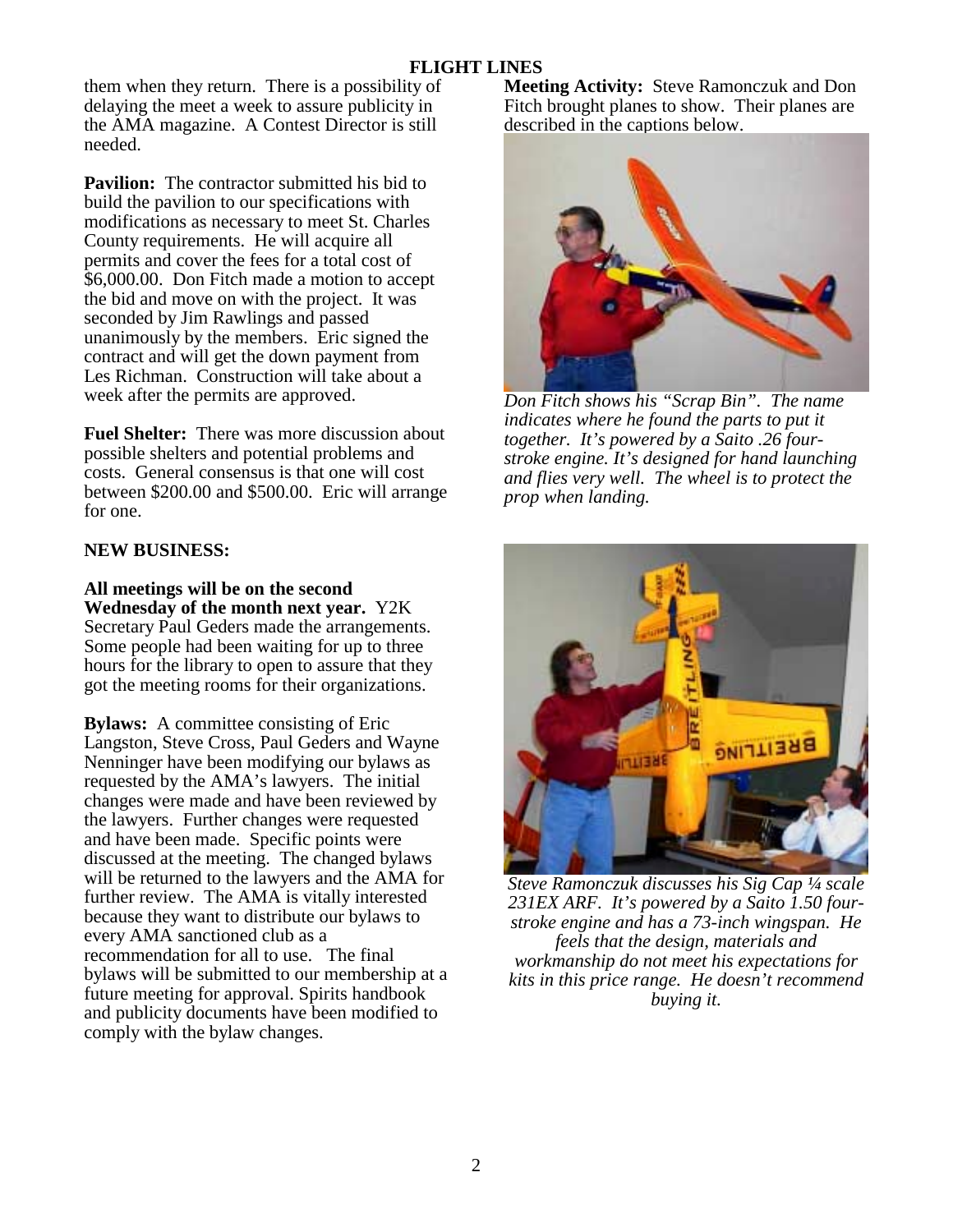# **FLIGHT LINES**

#### **MEMBERSHIP RENEWALS**

*By Bill Lindewirth, Membership Chairman* Please keep in mind that your 2000 "Spirits" Membership expires on December 31, 2000. As of this writing, less than half of the membership has renewed. Membership renewals will only be accepted through March 1, 2001. After that time, NO renewals will be accepted without the \$25.00 New Member Initiation Fee.

> *Thank You; Bill Lindewirth*

#### **GSLMA MINUTES, DECEMBER 6, 2000 MEETING**

*By Pat Keebey*

**Attendance:** All clubs represented except Lone Eagles, Twin City Fliers, Boeing Phantom Flyers, and MVSA.

**Minutes:** Accepted from the November Meeting.

#### **Treasurers Report:** Field Fund: \$260.95

#### **Buder:**

A. Cold for flying.

 B. Pete George uncovered some flying pads along the runway that had sunk below ground level and were overgrown with grass. These pads will need to be raised in the spring when warmer weather

#### **Committee Report - Ron Carr:**

 A. No information has been received from Crestwood Shopping Plaza concerning a Static R/C Display this winter. Pete George, President of GSLMA will follow up on this situation.

#### **Old Business:**

 A. All Buder Park permits for 2001 are due by the end of December 2000. A few minor changes have been made to the application for permits. SFA has been taken off the application and the statement that a FCC license is required for 6-meter transmitter operation.

 B. GSLMA treasury is very low on funds due to the sealing of the runways this past flying season. The Lafayette Esquadrille and St. Louis R/C Clubs have donated \$100 to GSLMA. The Sam NX211 Lone Eagles have pledged \$100. A big thank you to these clubs.

#### **New Business:**

 A. The Spirits of St.Louis R/C Flying Club invites the GSLMA to visit their new flying site in St. Charles County. Take Highway 94 to Jungs Station Road. Take that south to Greens Bottom road. Take Greens Bottom Road to Amrein Road, go south about one-half mile. The field is on the west side of Amrein Rd. Proceed through the gates to the parking area.

 B. The Parks Department does not pay for resealing the runways at Buder. This is paid for by the members' contributions. A motion was made and seconded to put a statement on the Buder permits. The motion passed. Please read the attachment.

 C. For the January 2001 meeting all clubs need to bring in the dates they would like to reserve for a contest at the Buder facility.

 D. All clubs also need to bring a list of the officers serving their club in the year 2001. This should include name, title, address, and phone number.

**Meeting adjourned:** The next meeting will be January 3, 2001 at 8 P.M. at the St. Louis County Library, on South Lindbergh, in the East Room.

#### **GSLMA Attachment**

During the summer of this year the asphalt surfaces in the Control Line and R/C areas were resealed. This was done to prevent damage when the temperature drops below 32 degrees Fahrenheit. The cost of this was \$2800.00, paid for by GSLMA. The Park Department will not pay anything on these costs. These surfaces will need to be recoated in two years. The cost at that time will be approximately \$3000.00. If everyone who applies for a Buder Park permit would donate a minimum of \$10, the funds should be available for resealing in 2002.

#### **THE LAST WORD**

#### *By Walt Wilson*

It appears that winter has arrived with a vengeance. We may have a good flying day from time-to-time, but it won't be very dependable. It's possible to fly at any temperature that you can stand being at the field, if you can get the engine started. If it's cold and the engine won't fire, you can usually help it along by finding a way to warm the cylinder head. Don't try to apply an open flame, such as a propane torch, to it unless you want to take home a pile of cinders. You can put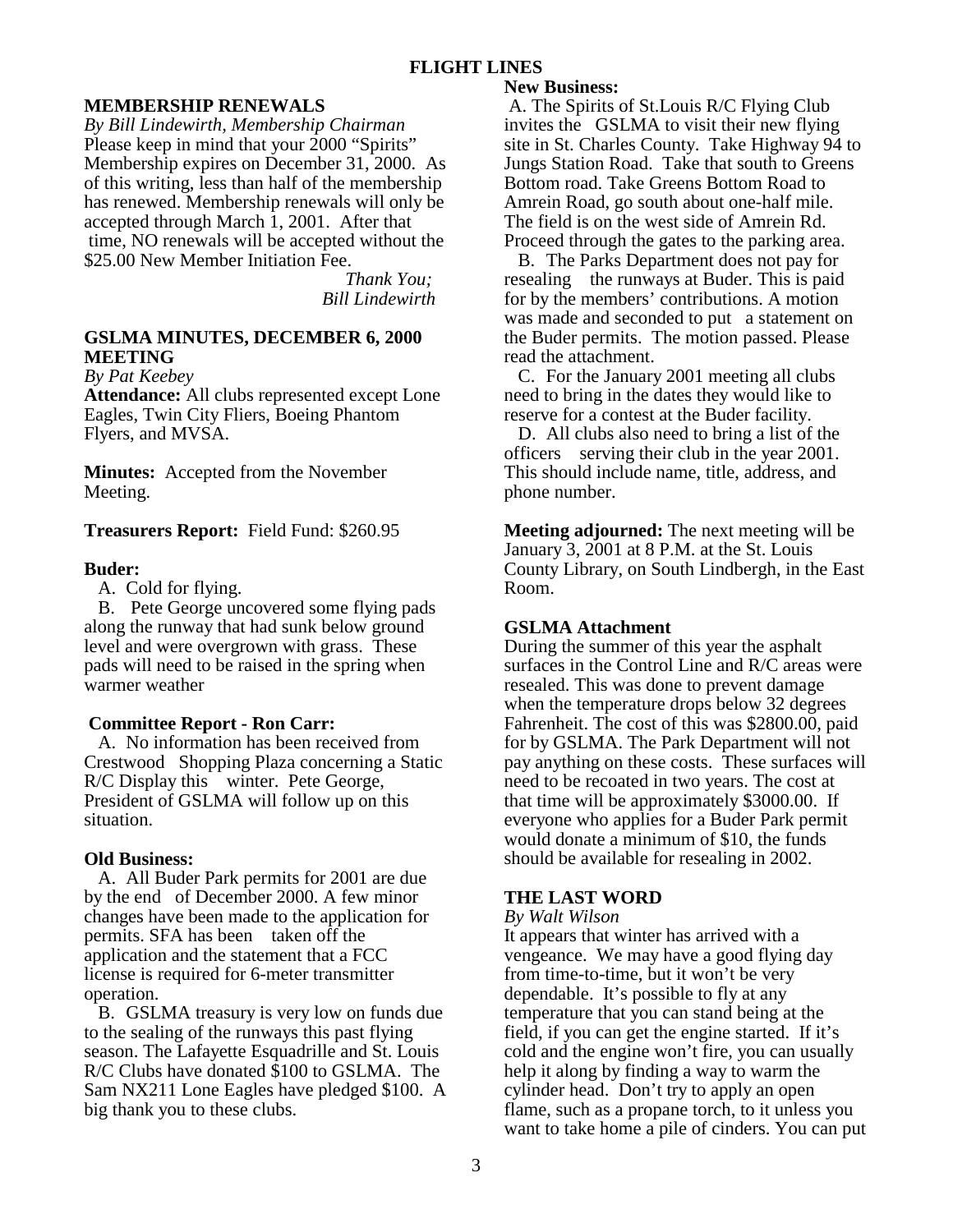## **FLIGHT LINES**

it in the car and warm it up with the heater, or you can try some other tricks. Last year I came up with the idea of using chemical hand warmers available in sporting goods departments. Just open the package, follow the directions to activate them and then wrap them around the cylinder. Give it a few minutes then, when the head is warm to the touch, take the warmer off and quickly try to start the engine. We didn't have a field last winter, so I haven't tried it, but it sounds like it'll work. I'm also told that aerosol carburetor cleaner, or a small amount of lighter fluid, sprayed in the carb will help get the engine to fire the first time. So far this year, when it's been too cold for the engines to start easily, it's also been too windy to fly. If you have other ideas for getting frigid engines



*Don Vetrone, of the Wright Flyers R/C Club, flew at our field as a guest recently. He shows us his Tiger 60, powered by an O.S. .91 FS Surpass.* 

started, send them to me and we'll publish them. Those of you who have explored our web site know that we have a picture gallery. If you haven't noticed, take a look. We would be happy to put pictures of your planes in there too, if you'll send us suitable photos and a description of the plane. Send clear prints or email digital pictures to me, at the address on the back page, or e-mail them to Paul Geders at: [elmo@netscad.net.](mailto:elmo@netscad.net) If you send them to me I'll scan or format them and forward them to Paul, who is our Webmaster. Try to include three or four photos from various angles.

Now's the time to build and get a stable ready for next year!

*Gotta go build!*



*Your Flight Lines editor shows his Kyosho Supermarine Spitfire ARF. It's powered by an O.S. .46 FX and has Robart mechanical retracts. His kit review on this bird is in the January 2001 issue of R/C Modeler.*